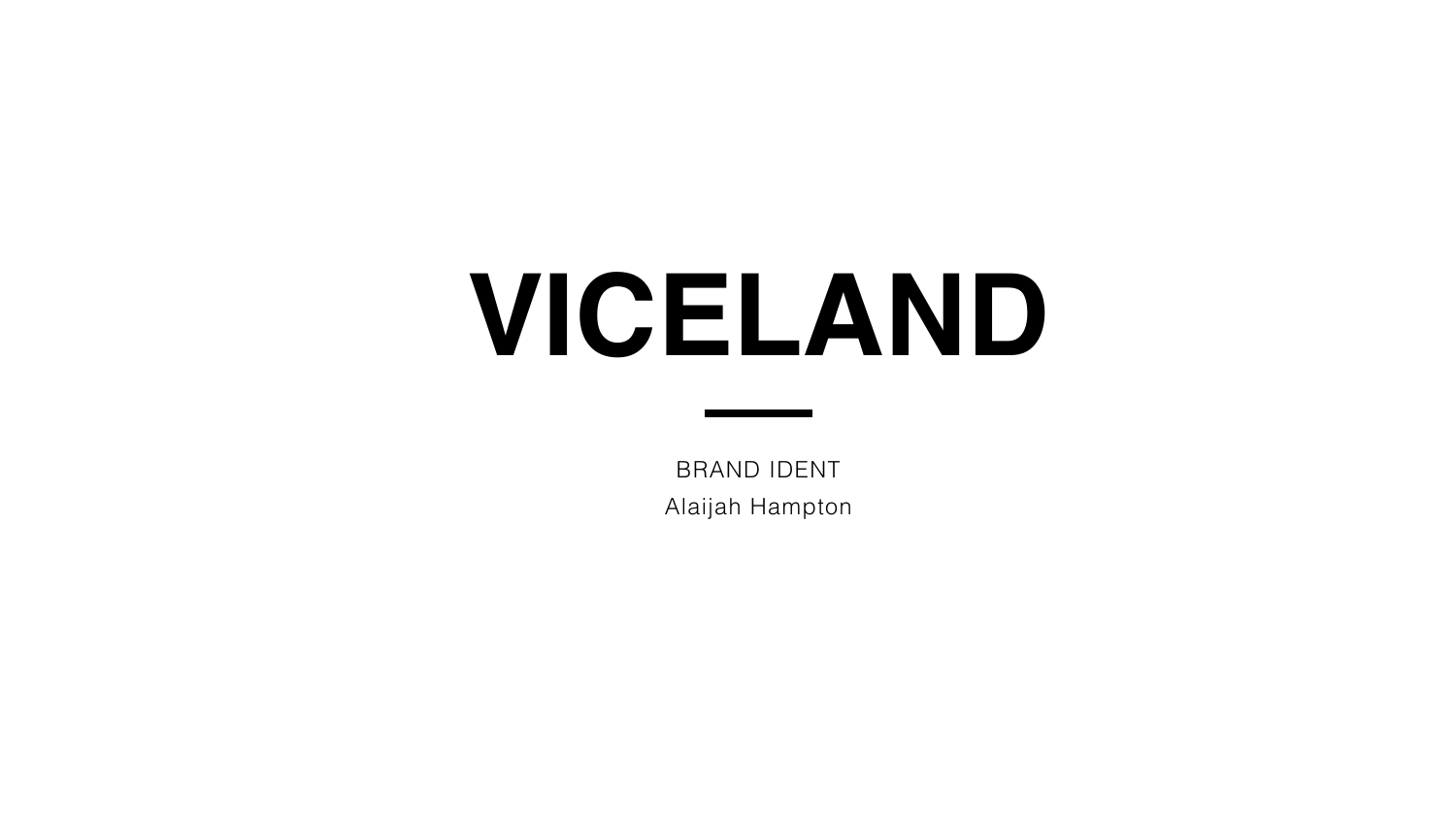# **01: WHO ARE THEY?**

Viceland is a television channel brand operating as a joint venture between Vice Media and A&E Networks with Spike Jonze as the Creative Director.

It features original, lifestyle-focused documentaries and reality series that are marketed primarily towards 18-34 year olds.

According to Guy Slattery, President of Vice Media, the viewers are, "young, affluent and well-educated,"

#### Well-Known Programs: GAYCATION, Weediquette, F\*\*k, That's Delicious

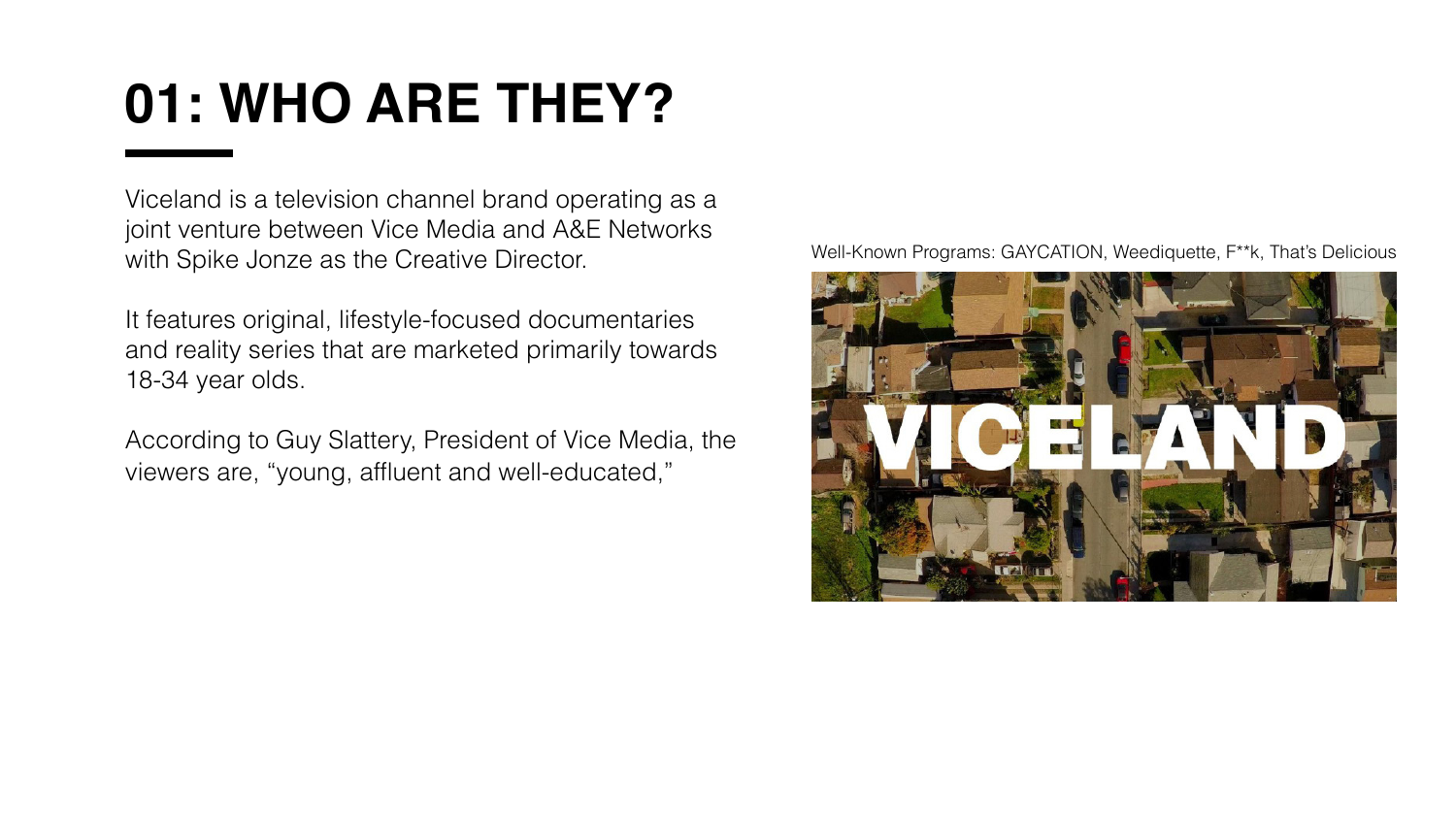# **02: LOGOS**

## VICELAND— Logotype **Helvetica Bold** SBS Logo **SBS Logo** Recognizability Slogan

**IT'S A TV CHANNEL**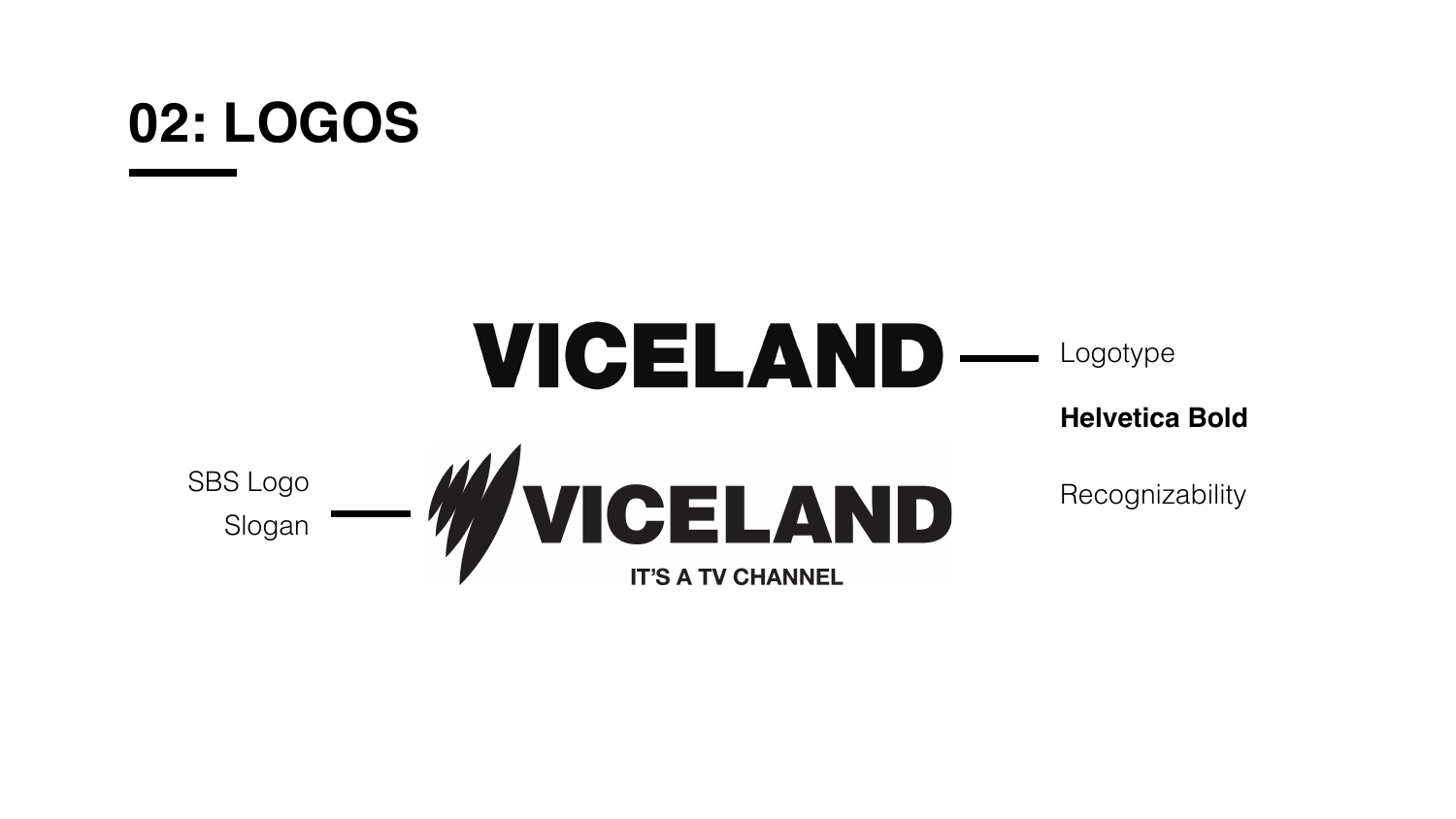# **03: CONCEPTUAL DEVELOPMENT**

- Main Word: Contemporary Media
- Secondary Words: **Surreal** Modern Innovative **Reality Current** Expansion of Perception and Perspective

Goal: To create a network ident that showcases the surreal, documentive nature of Viceland's key programs.

> 'The 4 C's of Viceland': Contemporary, Culture, Curiousity, Curation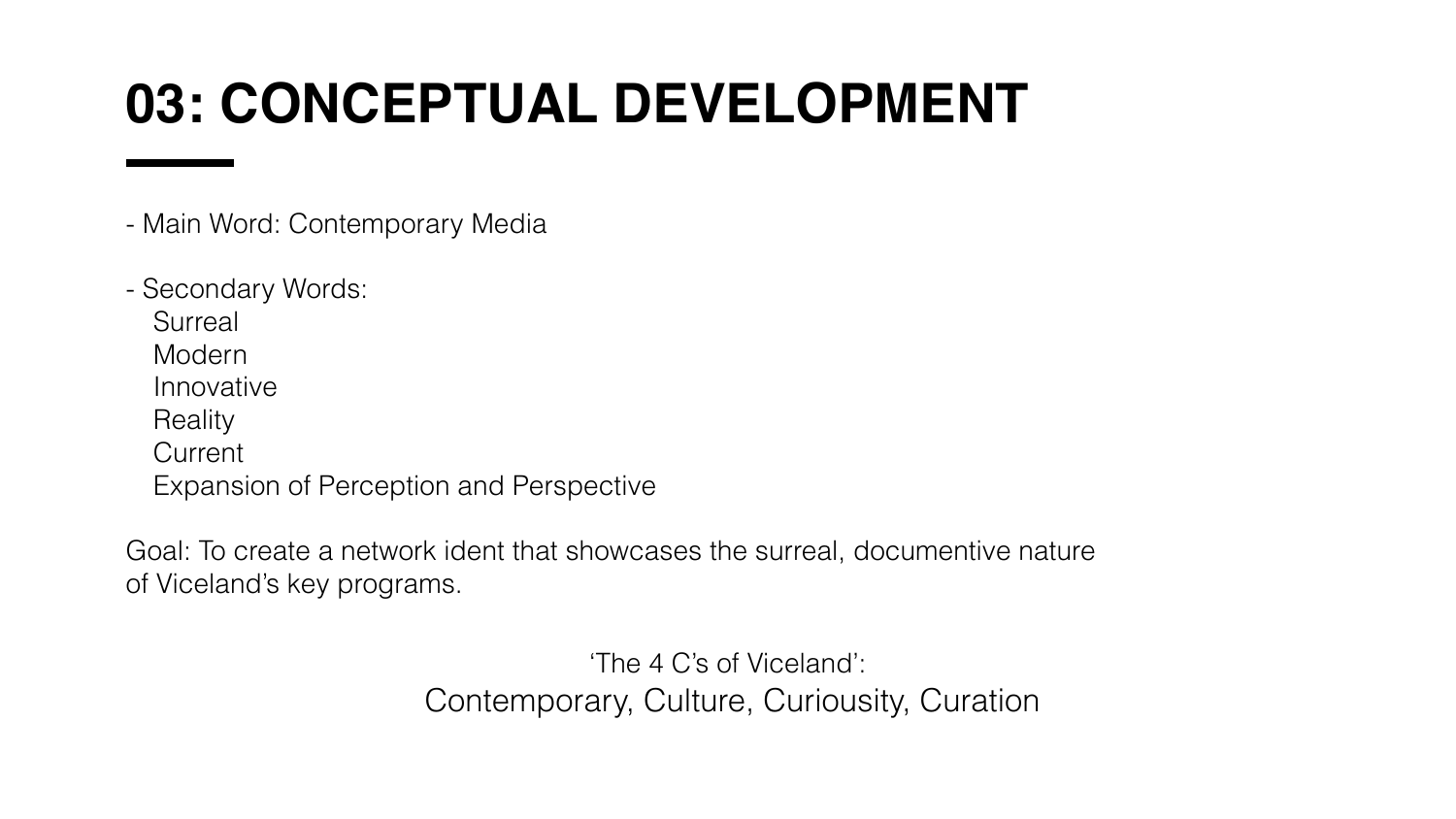# **04: DESIGN DIRECTION**

The direction was inspired by Colin Read's "skate spot" idents for skate-related programming (2018).

Skateboarding has the potential to act as a tie between the brand and youth culture. It draws nostalgia from target demographic and invokes positive consumer-brand connections and relatability.

Both the cellphone and character have important symbolic roles. The character acts as a Surreal figurehead, easily identifiable within mainstream iconography. The phone represents how even though Viceland is a TV channel, it's still accesible on various platforms. It's a nod to their media expansion on YouTube, Facebook, and Instagram.

- 
-